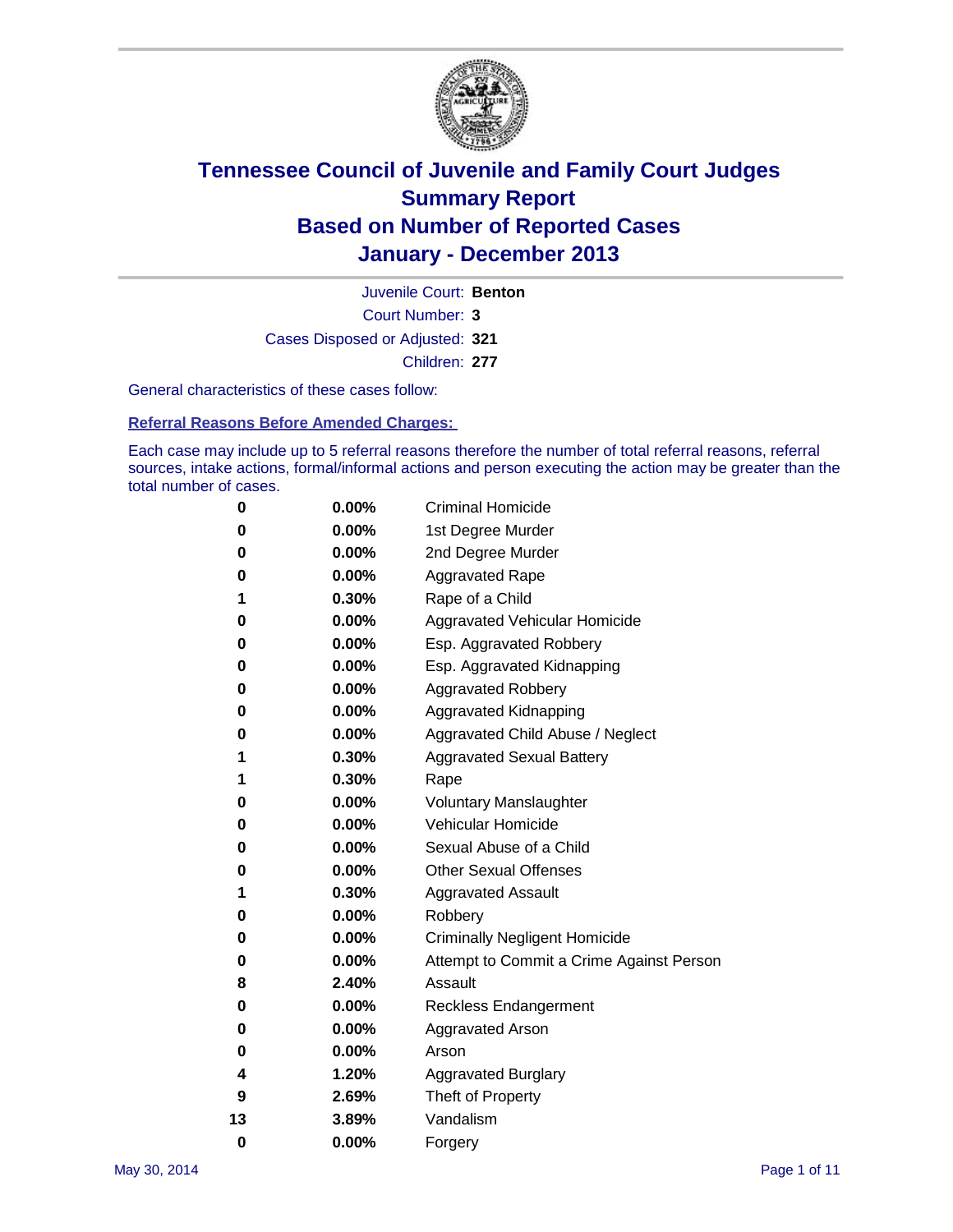

Court Number: **3** Juvenile Court: **Benton** Cases Disposed or Adjusted: **321** Children: **277**

#### **Referral Reasons Before Amended Charges:**

Each case may include up to 5 referral reasons therefore the number of total referral reasons, referral sources, intake actions, formal/informal actions and person executing the action may be greater than the total number of cases.

| $\boldsymbol{0}$ | 0.00% | <b>Worthless Checks</b>                                     |
|------------------|-------|-------------------------------------------------------------|
| 0                | 0.00% | Illegal Possession / Fraudulent Use of Credit / Debit Cards |
| 2                | 0.60% | <b>Burglary</b>                                             |
| 0                | 0.00% | Unauthorized Use of a Vehicle                               |
| 0                | 0.00% | <b>Cruelty to Animals</b>                                   |
| 1                | 0.30% | Sale of Controlled Substances                               |
| 0                | 0.00% | <b>Other Drug Offenses</b>                                  |
| 4                | 1.20% | Possession of Controlled Substances                         |
| 0                | 0.00% | <b>Criminal Attempt</b>                                     |
| 0                | 0.00% | Carrying Weapons on School Property                         |
| 0                | 0.00% | Unlawful Carrying / Possession of a Weapon                  |
| 0                | 0.00% | <b>Evading Arrest</b>                                       |
| 0                | 0.00% | Escape                                                      |
| $\mathbf{2}$     | 0.60% | Driving Under Influence (DUI)                               |
| 12               | 3.59% | Possession / Consumption of Alcohol                         |
| 0                | 0.00% | Resisting Stop, Frisk, Halt, Arrest or Search               |
| 0                | 0.00% | <b>Aggravated Criminal Trespass</b>                         |
| 0                | 0.00% | Harassment                                                  |
| 0                | 0.00% | Failure to Appear                                           |
| 0                | 0.00% | Filing a False Police Report                                |
| 0                | 0.00% | Criminal Impersonation                                      |
| 3                | 0.90% | <b>Disorderly Conduct</b>                                   |
| 2                | 0.60% | <b>Criminal Trespass</b>                                    |
| 0                | 0.00% | <b>Public Intoxication</b>                                  |
| 0                | 0.00% | Gambling                                                    |
| 29               | 8.68% | Traffic                                                     |
| 0                | 0.00% | <b>Local Ordinances</b>                                     |
| 0                | 0.00% | Violation of Wildlife Regulations                           |
| 1                | 0.30% | Contempt of Court                                           |
| 7                | 2.10% | Violation of Probation                                      |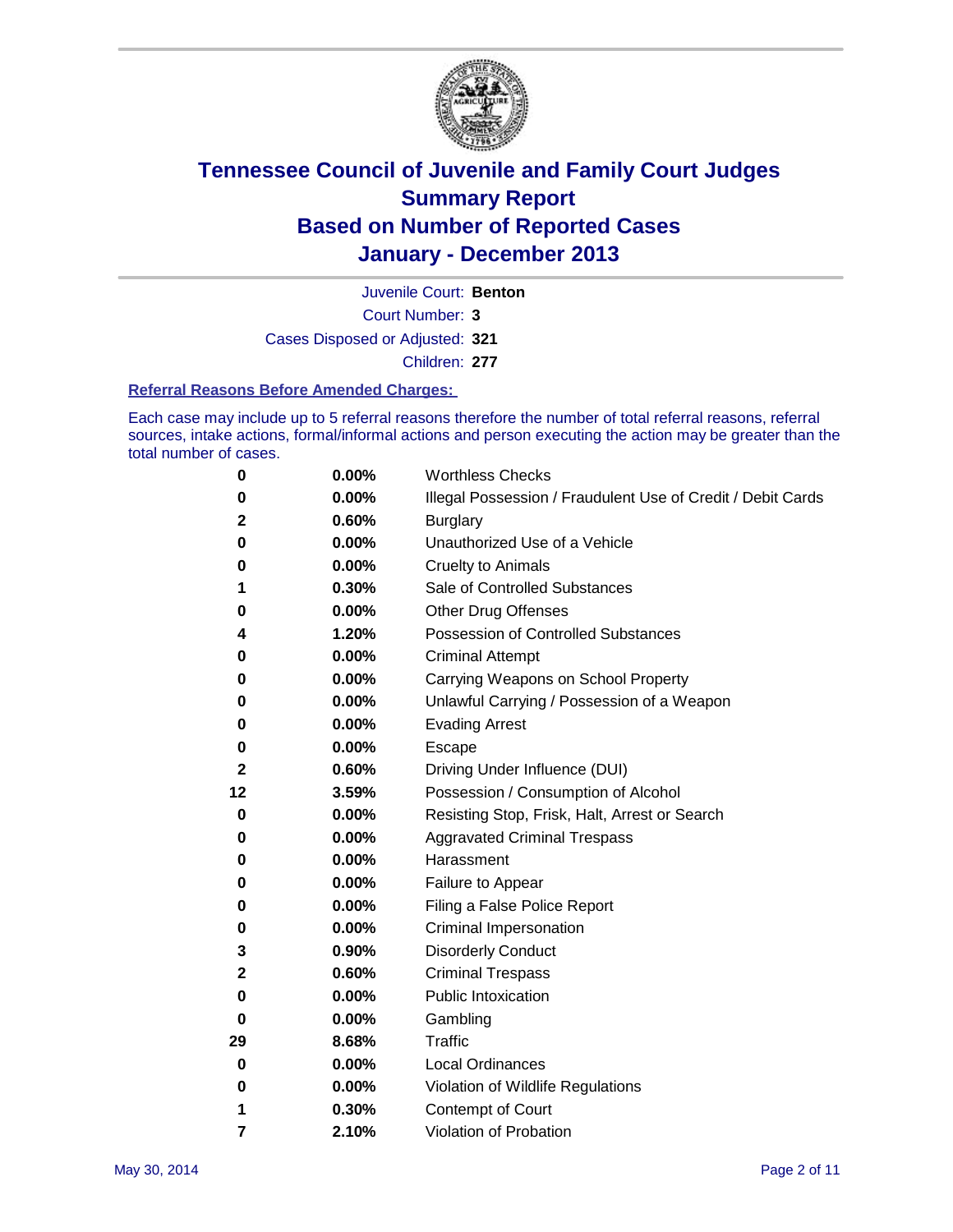

Court Number: **3** Juvenile Court: **Benton** Cases Disposed or Adjusted: **321** Children: **277**

#### **Referral Reasons Before Amended Charges:**

Each case may include up to 5 referral reasons therefore the number of total referral reasons, referral sources, intake actions, formal/informal actions and person executing the action may be greater than the total number of cases.

| 334      | 100.00%        | <b>Total Referrals</b>                 |
|----------|----------------|----------------------------------------|
| 4        | 1.20%          | Other                                  |
| 0        | $0.00\%$       | <b>Consent to Marry</b>                |
| $\bf{0}$ | 0.00%          | <b>Request for Medical Treatment</b>   |
| 156      | 46.71%         | <b>Child Support</b>                   |
| 1        | 0.30%          | Paternity / Legitimation               |
| 1        | 0.30%          | Visitation                             |
| 39       | 11.68%         | Custody                                |
| 1        | 0.30%          | <b>Foster Care Review</b>              |
| 0        | 0.00%          | <b>Administrative Review</b>           |
| 0        | 0.00%          | <b>Judicial Review</b>                 |
| 0        | 0.00%          | Violation of Informal Adjustment       |
| 0        | 0.00%          | <b>Violation of Pretrial Diversion</b> |
| 0        | 0.00%          | <b>Termination of Parental Rights</b>  |
| 0        | 0.00%          | Dependency / Neglect                   |
| 0        | $0.00\%$       | <b>Physically Abused Child</b>         |
| 0        | $0.00\%$       | Sexually Abused Child                  |
| $\bf{0}$ | $0.00\%$       | Violation of Curfew                    |
| 0        | 0.00%          | Violation of a Valid Court Order       |
| 2        | 0.60%          | Possession of Tobacco Products         |
| 0        | 0.00%          | Out-of-State Runaway                   |
| 21<br>1  | 6.29%<br>0.30% | Truancy<br>In-State Runaway            |
| 7        | 2.10%          | Unruly Behavior                        |
| $\bf{0}$ | $0.00\%$       | <b>Violation of Aftercare</b>          |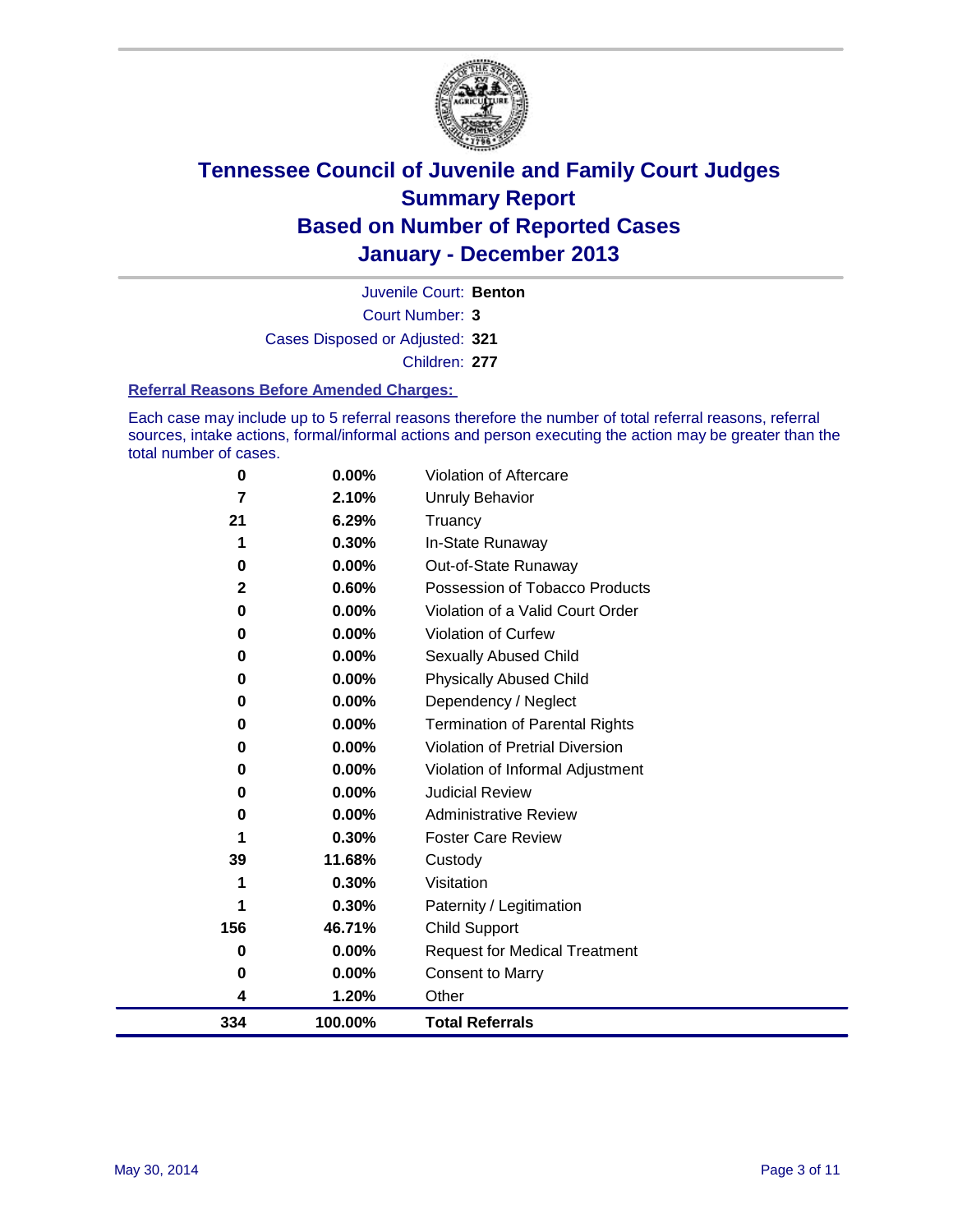

| Juvenile Court: Benton          |  |
|---------------------------------|--|
| Court Number: 3                 |  |
| Cases Disposed or Adjusted: 321 |  |
| Children: 277                   |  |
| <b>Referral Sources: 1</b>      |  |

| 334 | 100.00%               | <b>Total Referral Sources</b>     |
|-----|-----------------------|-----------------------------------|
|     | 0.00%<br>0            | Other                             |
|     | 0.00%<br>0            | Unknown                           |
|     | 0.00%<br>0            | Hospital                          |
|     | 0.00%<br>0            | Child & Parent                    |
|     | 0.00%<br>0            | Victim                            |
|     | 0.00%<br>0            | <b>Other Court</b>                |
|     | 0<br>$0.00\%$         | Social Agency                     |
| 28  | 8.38%                 | <b>Court Staff</b>                |
| 126 | 37.72%                | <b>District Attorney's Office</b> |
|     | 0.00%<br>0            | <b>Other State Department</b>     |
| 64  | 19.16%                | <b>DCS</b>                        |
|     | 0.00%<br>0            | <b>CSA</b>                        |
|     | 0.30%                 | School                            |
|     | 0.00%<br>0            | Self                              |
|     | $\mathbf{2}$<br>0.60% | Relatives                         |
| 12  | 3.59%                 | Parents                           |
| 101 | 30.24%                | Law Enforcement                   |

### **Age of Child at Referral: 2**

| 0<br>277 | 0.00%<br>100.00% | <b>Unknown</b><br><b>Total Child Count</b> |
|----------|------------------|--------------------------------------------|
| 1        | 0.36%            | Ages 19 and Over                           |
| 35       | 12.64%           | Ages 17 through 18                         |
| 49       | 17.69%           | Ages 15 through 16                         |
| 34       | 12.27%           | Ages 13 through 14                         |
| 16       | 5.78%            | Ages 11 through 12                         |
| 142      | 51.26%           | Ages 10 and Under                          |

<sup>1</sup> If different than number of Referral Reasons (334), verify accuracy of your court's data.

<sup>2</sup> One child could be counted in multiple categories, verify accuracy of your court's data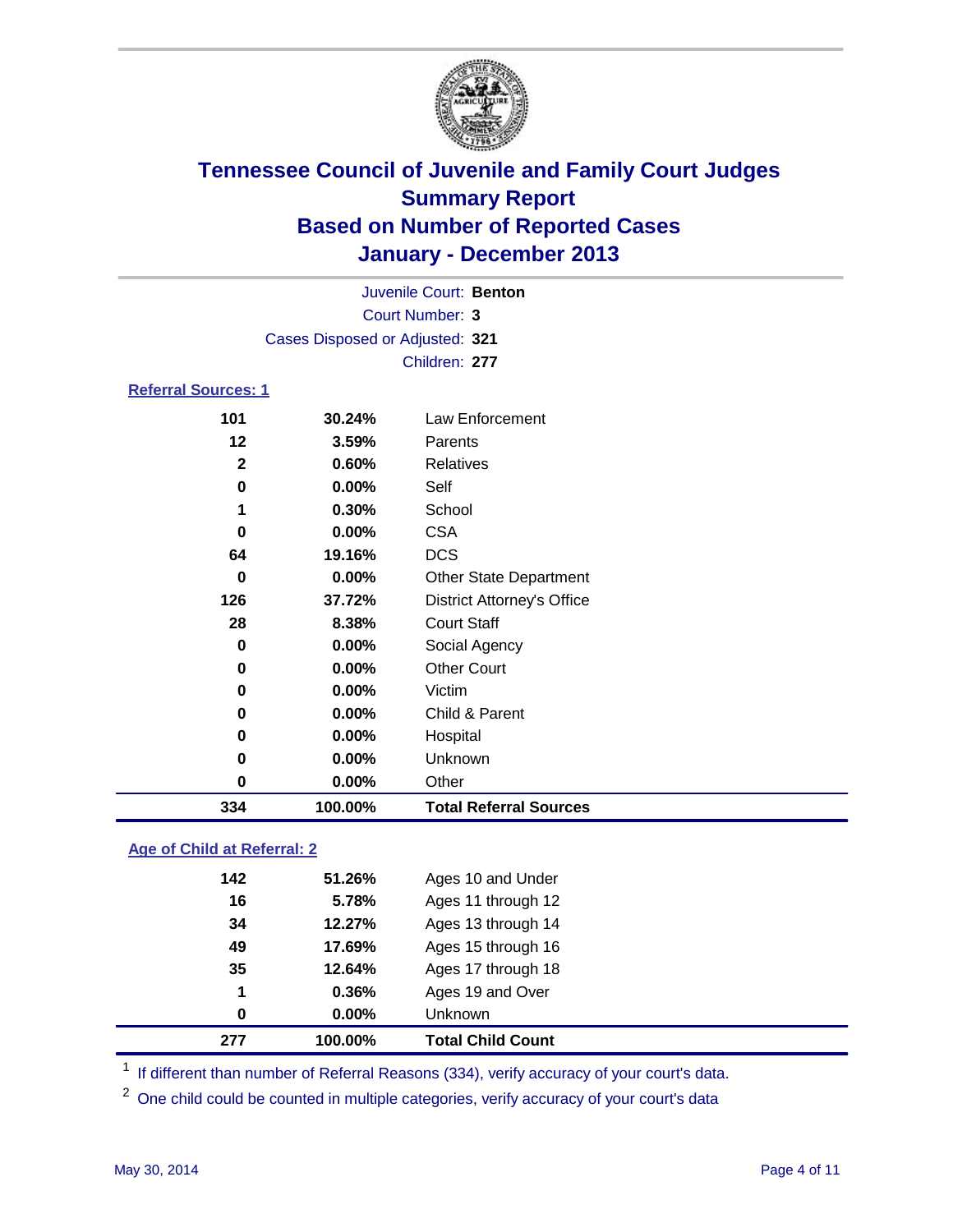

| Juvenile Court: Benton                  |                                 |                          |  |  |
|-----------------------------------------|---------------------------------|--------------------------|--|--|
|                                         | Court Number: 3                 |                          |  |  |
|                                         | Cases Disposed or Adjusted: 321 |                          |  |  |
|                                         |                                 | Children: 277            |  |  |
| Sex of Child: 1                         |                                 |                          |  |  |
| 157                                     | 56.68%                          | Male                     |  |  |
| 120                                     | 43.32%                          | Female                   |  |  |
| $\mathbf 0$                             | 0.00%                           | Unknown                  |  |  |
| 277                                     | 100.00%                         | <b>Total Child Count</b> |  |  |
| Race of Child: 1                        |                                 |                          |  |  |
| 261                                     | 94.22%                          | White                    |  |  |
| 14                                      | 5.05%                           | African American         |  |  |
| 0                                       | 0.00%                           | Native American          |  |  |
| 0                                       | 0.00%                           | Asian                    |  |  |
| $\mathbf{2}$                            | 0.72%                           | Mixed                    |  |  |
| $\bf{0}$                                | 0.00%                           | Unknown                  |  |  |
| 277                                     | 100.00%                         | <b>Total Child Count</b> |  |  |
| <b>Hispanic Origin: 1</b>               |                                 |                          |  |  |
| $\mathbf{2}$                            | 0.72%                           | Yes                      |  |  |
| 275                                     | 99.28%                          | No                       |  |  |
| $\mathbf 0$                             | 0.00%                           | Unknown                  |  |  |
| 277                                     | 100.00%                         | <b>Total Child Count</b> |  |  |
| <b>School Enrollment of Children: 1</b> |                                 |                          |  |  |
| 174                                     | 62.82%                          | Yes                      |  |  |
| 102                                     | 36.82%                          | <b>No</b>                |  |  |
| 1                                       | 0.36%                           | Unknown                  |  |  |
| 277                                     | 100.00%                         | <b>Total Child Count</b> |  |  |

One child could be counted in multiple categories, verify accuracy of your court's data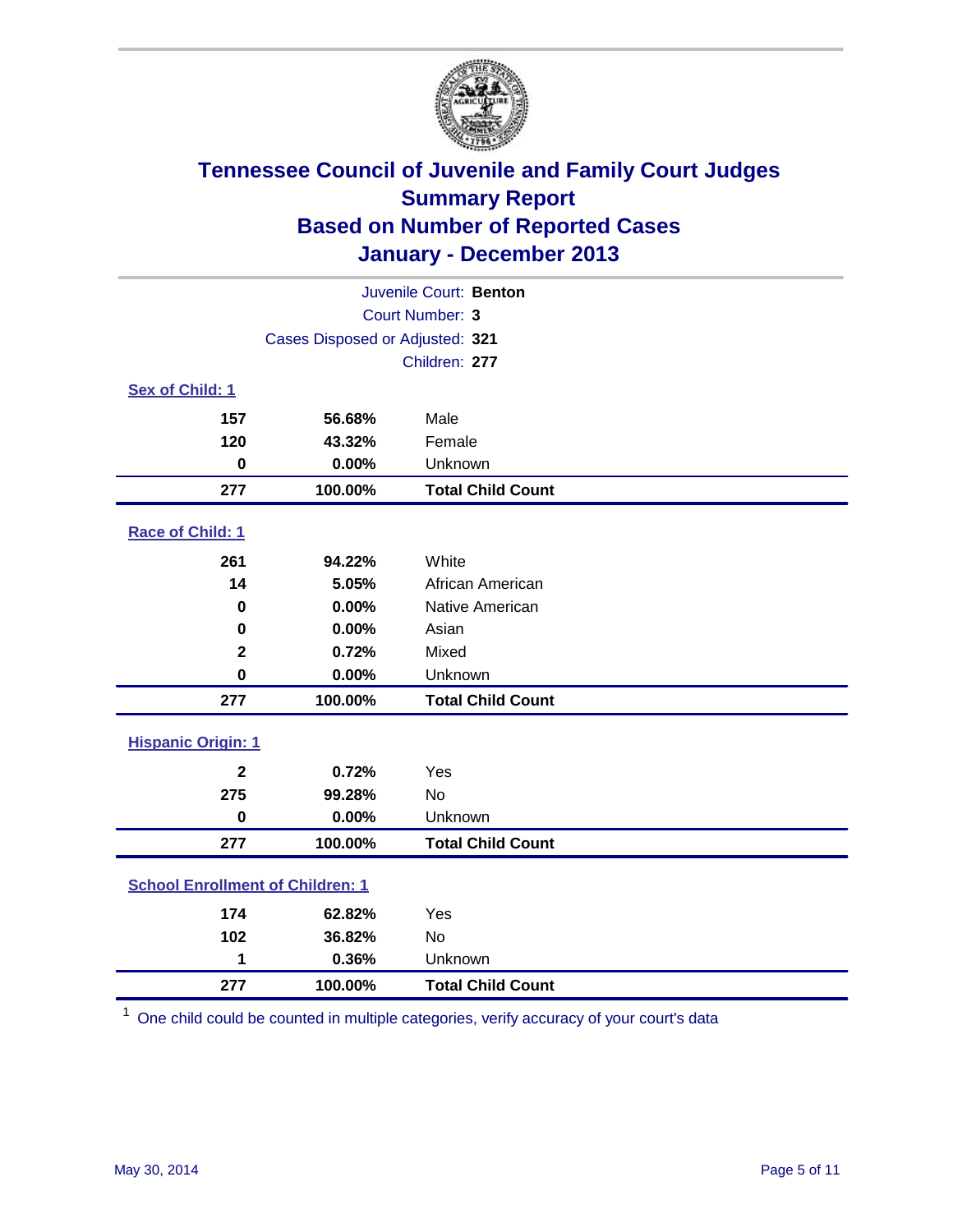

Court Number: **3** Juvenile Court: **Benton** Cases Disposed or Adjusted: **321** Children: **277**

### **Living Arrangement of Child at Time of Referral: 1**

| 277          | 100.00%  | <b>Total Child Count</b>     |  |
|--------------|----------|------------------------------|--|
| 0            | $0.00\%$ | Other                        |  |
| 1            | 0.36%    | Unknown                      |  |
| 0            | $0.00\%$ | Independent                  |  |
| 0            | $0.00\%$ | In an Institution            |  |
| 0            | $0.00\%$ | In a Residential Center      |  |
| 0            | $0.00\%$ | In a Group Home              |  |
| $\mathbf{2}$ | 0.72%    | With Foster Family           |  |
| 0            | 0.00%    | <b>With Adoptive Parents</b> |  |
| 55           | 19.86%   | <b>With Relatives</b>        |  |
| 28           | 10.11%   | With Father                  |  |
| 159          | 57.40%   | <b>With Mother</b>           |  |
| 0            | 0.00%    | With Mother and Stepfather   |  |
| 0            | $0.00\%$ | With Father and Stepmother   |  |
| 32           | 11.55%   | With Both Biological Parents |  |
|              |          |                              |  |

### **Type of Detention: 2**

| 321 | 100.00%  | <b>Total Detention Count</b> |  |
|-----|----------|------------------------------|--|
| 0   | $0.00\%$ | Other                        |  |
| 321 | 100.00%  | Does Not Apply               |  |
| 0   | $0.00\%$ | <b>Unknown</b>               |  |
| 0   | $0.00\%$ | <b>Psychiatric Hospital</b>  |  |
| 0   | 0.00%    | Jail - No Separation         |  |
| 0   | $0.00\%$ | Jail - Partial Separation    |  |
| 0   | 0.00%    | Jail - Complete Separation   |  |
| 0   | $0.00\%$ | Juvenile Detention Facility  |  |
| 0   | 0.00%    | Non-Secure Placement         |  |
|     |          |                              |  |

<sup>1</sup> One child could be counted in multiple categories, verify accuracy of your court's data

If different than number of Cases (321) verify accuracy of your court's data.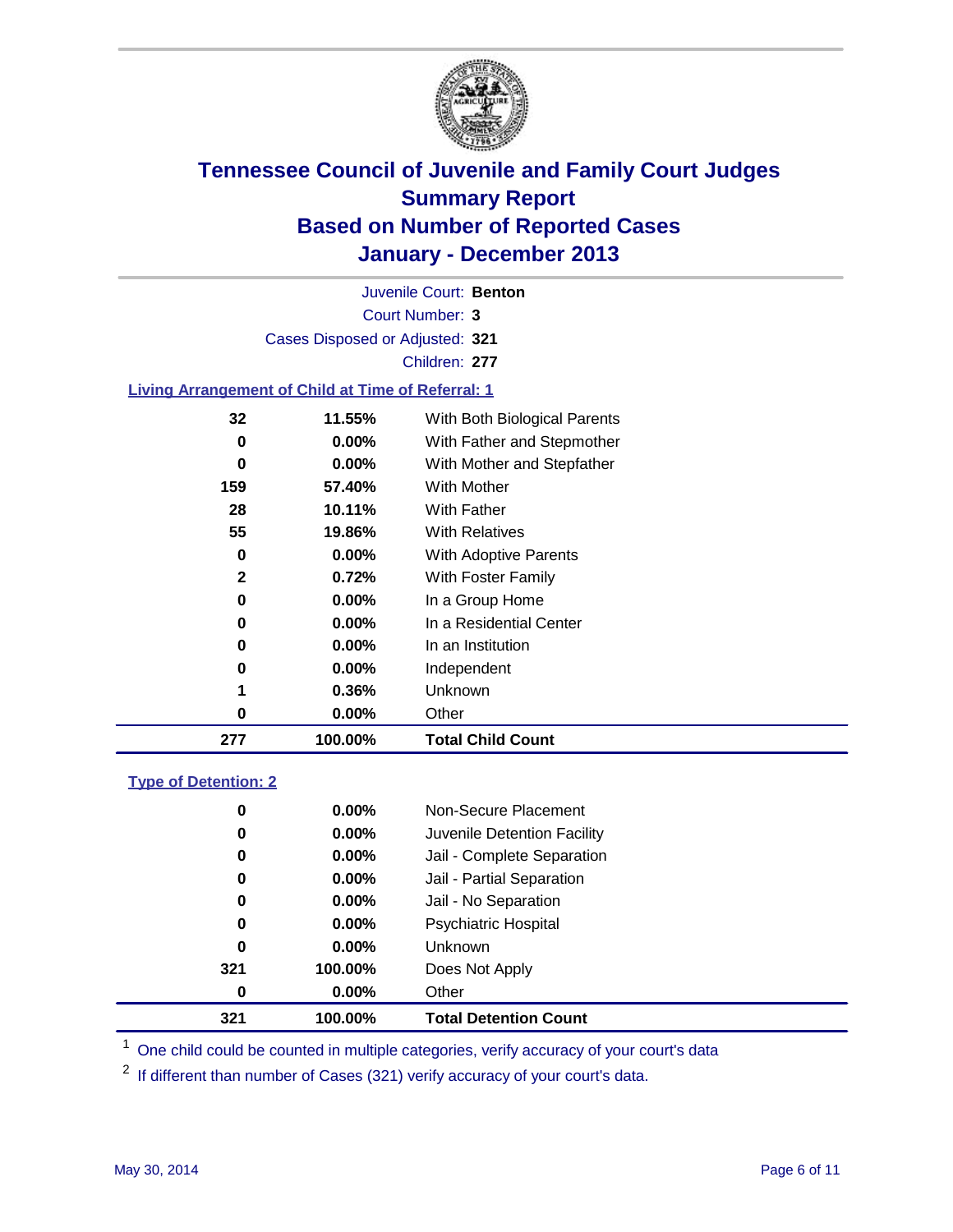

|                                                    | Juvenile Court: Benton |                                      |  |  |  |
|----------------------------------------------------|------------------------|--------------------------------------|--|--|--|
| Court Number: 3                                    |                        |                                      |  |  |  |
| Cases Disposed or Adjusted: 321                    |                        |                                      |  |  |  |
|                                                    | Children: 277          |                                      |  |  |  |
| <b>Placement After Secure Detention Hearing: 1</b> |                        |                                      |  |  |  |
| 0                                                  | 0.00%                  | Returned to Prior Living Arrangement |  |  |  |
| $\bf{0}$                                           | 0.00%                  | Juvenile Detention Facility          |  |  |  |
| 0                                                  | 0.00%                  | Jail                                 |  |  |  |
| 0                                                  | 0.00%                  | Shelter / Group Home                 |  |  |  |
| 0                                                  | 0.00%                  | <b>Foster Family Home</b>            |  |  |  |
| 0                                                  | 0.00%                  | <b>Psychiatric Hospital</b>          |  |  |  |
| 0                                                  | 0.00%                  | Unknown                              |  |  |  |
| 321                                                | 100.00%                | Does Not Apply                       |  |  |  |
| 0                                                  | 0.00%                  | Other                                |  |  |  |
| 321                                                | 100.00%                | <b>Total Placement Count</b>         |  |  |  |
| <b>Intake Actions: 2</b>                           |                        |                                      |  |  |  |
| 334                                                | 100.00%                | <b>Petition Filed</b>                |  |  |  |
| 0                                                  | 0.00%                  | <b>Motion Filed</b>                  |  |  |  |
| 0                                                  | 0.00%                  | <b>Citation Processed</b>            |  |  |  |
| 0                                                  | 0.00%                  | Notification of Paternity Processed  |  |  |  |
| 0                                                  | 0.00%                  | Scheduling of Judicial Review        |  |  |  |
| 0                                                  | 0.00%                  | Scheduling of Administrative Review  |  |  |  |
| 0                                                  | 0.00%                  | Scheduling of Foster Care Review     |  |  |  |
| 0                                                  | 0.00%                  | Unknown                              |  |  |  |
| 0                                                  | 0.00%                  | Does Not Apply                       |  |  |  |
| $\bf{0}$                                           | 0.00%                  | Other                                |  |  |  |
| 334                                                | 100.00%                | <b>Total Intake Count</b>            |  |  |  |

<sup>1</sup> If different than number of Cases (321) verify accuracy of your court's data.

If different than number of Referral Reasons (334), verify accuracy of your court's data.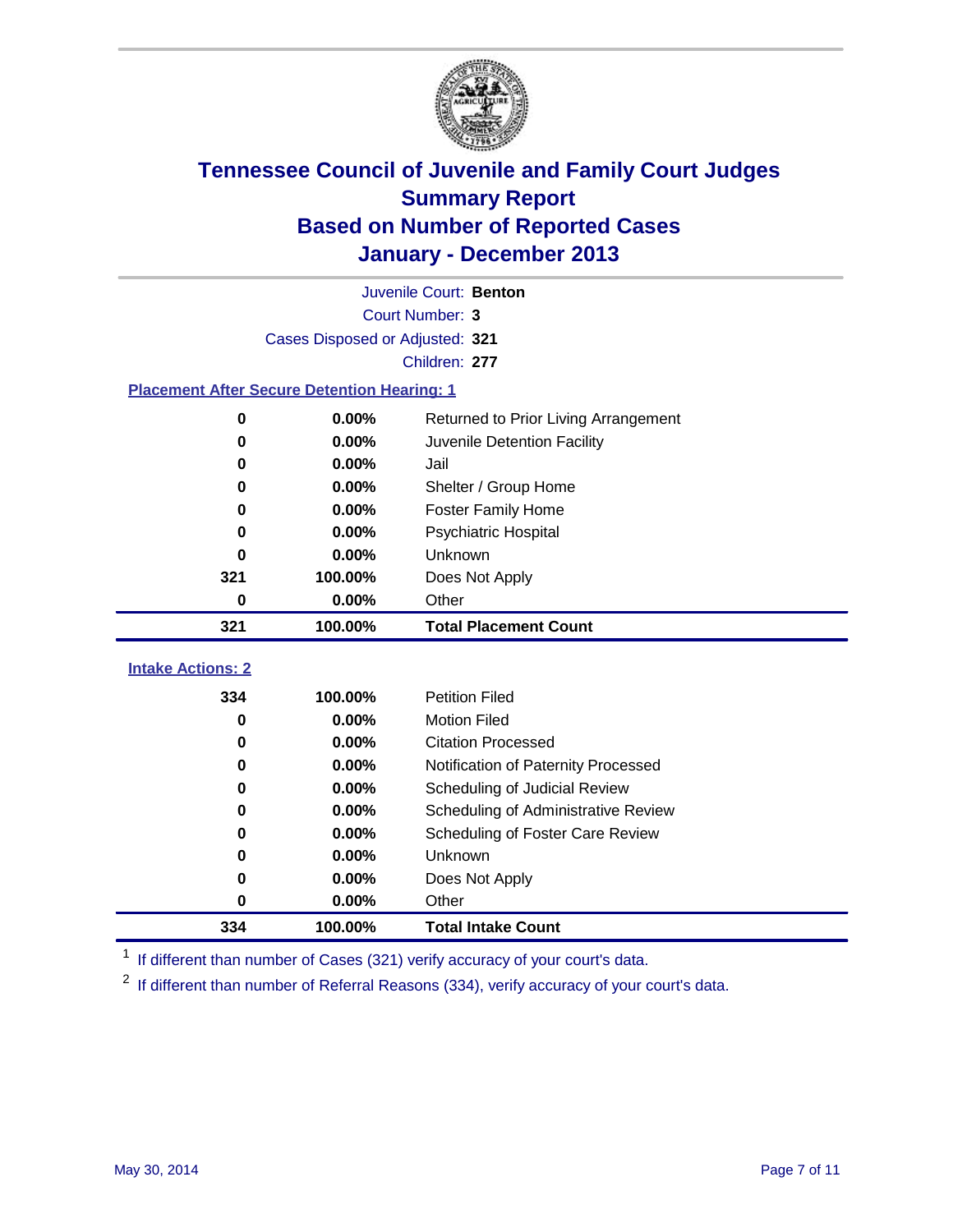

Court Number: **3** Juvenile Court: **Benton** Cases Disposed or Adjusted: **321** Children: **277**

### **Last Grade Completed by Child: 1**

| $\bf{0}$        | 0.00%   | Too Young for School     |
|-----------------|---------|--------------------------|
| 0               | 0.00%   | Preschool                |
| 0               | 0.00%   | Kindergarten             |
| 18              | 6.50%   | 1st Grade                |
| 5               | 1.81%   | 2nd Grade                |
| 12              | 4.33%   | 3rd Grade                |
| 11              | 3.97%   | 4th Grade                |
| $6\phantom{1}6$ | 2.17%   | 5th Grade                |
| $6\phantom{1}6$ | 2.17%   | 6th Grade                |
| 14              | 5.05%   | 7th Grade                |
| 7               | 2.53%   | 8th Grade                |
| 54              | 19.49%  | 9th Grade                |
| 4               | 1.44%   | 10th Grade               |
| 30              | 10.83%  | 11th Grade               |
| 0               | 0.00%   | 12th Grade               |
| 0               | 0.00%   | Non-Graded Special Ed    |
| $\bf{0}$        | 0.00%   | <b>GED</b>               |
| 1               | 0.36%   | Graduated                |
| 0               | 0.00%   | Never Attended School    |
| 7               | 2.53%   | Unknown                  |
| 102             | 36.82%  | Other                    |
| 277             | 100.00% | <b>Total Child Count</b> |

### **Enrolled in Special Education: 1**

| 277 | 100.00%  | <b>Total Child Count</b> |  |
|-----|----------|--------------------------|--|
| 0   | $0.00\%$ | Unknown                  |  |
| 277 | 100.00%  | No                       |  |
| 0   | $0.00\%$ | Yes                      |  |
|     |          |                          |  |

One child could be counted in multiple categories, verify accuracy of your court's data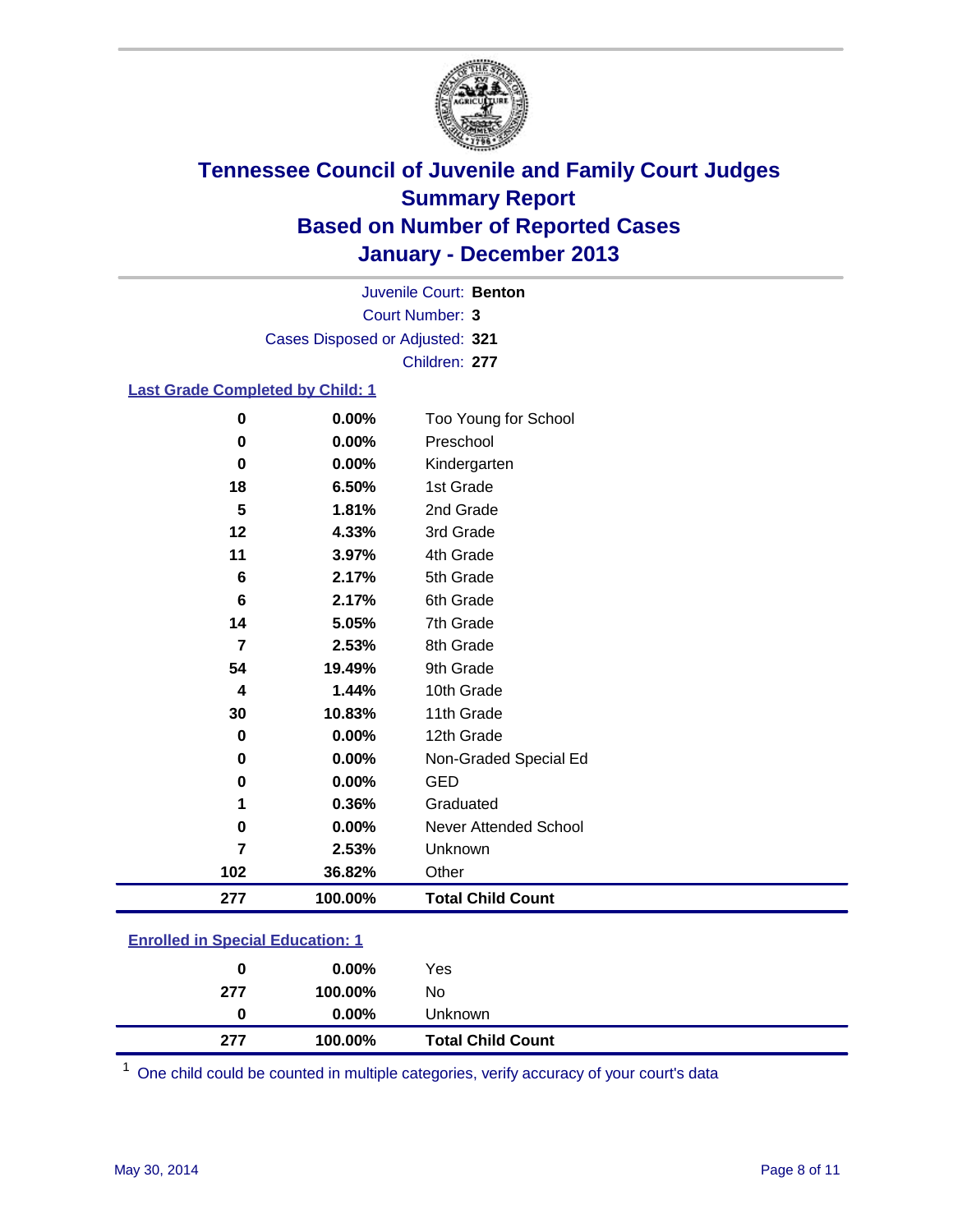

|                              |                                 | Juvenile Court: Benton    |
|------------------------------|---------------------------------|---------------------------|
|                              |                                 | Court Number: 3           |
|                              | Cases Disposed or Adjusted: 321 |                           |
|                              |                                 | Children: 277             |
| <b>Action Executed By: 1</b> |                                 |                           |
| 323                          | 96.71%                          | Judge                     |
| 0                            | 0.00%                           | Magistrate                |
| 11                           | 3.29%                           | <b>YSO</b>                |
| 0                            | $0.00\%$                        | Other                     |
| 0                            | 0.00%                           | Unknown                   |
| 334                          | 100.00%                         | <b>Total Action Count</b> |

### **Formal / Informal Actions: 1**

| 3            | $0.90\%$ | Dismissed                                        |
|--------------|----------|--------------------------------------------------|
| 0            | $0.00\%$ | Retired / Nolle Prosequi                         |
| $\mathbf{2}$ | 0.60%    | <b>Complaint Substantiated Delinquent</b>        |
| 0            | $0.00\%$ | <b>Complaint Substantiated Status Offender</b>   |
| 0            | $0.00\%$ | <b>Complaint Substantiated Dependent/Neglect</b> |
| 0            | $0.00\%$ | <b>Complaint Substantiated Abused</b>            |
| 0            | $0.00\%$ | <b>Complaint Substantiated Mentally III</b>      |
| 13           | 3.89%    | Informal Adjustment                              |
| 19           | 5.69%    | <b>Pretrial Diversion</b>                        |
| 0            | $0.00\%$ | <b>Transfer to Adult Court Hearing</b>           |
| 0            | $0.00\%$ | Charges Cleared by Transfer to Adult Court       |
| 295          | 88.32%   | Special Proceeding                               |
| 0            | $0.00\%$ | <b>Review Concluded</b>                          |
| $\mathbf{2}$ | 0.60%    | Case Held Open                                   |
| 0            | $0.00\%$ | Other                                            |
| 0            | $0.00\%$ | Unknown                                          |
| 334          | 100.00%  | <b>Total Action Count</b>                        |

<sup>1</sup> If different than number of Referral Reasons (334), verify accuracy of your court's data.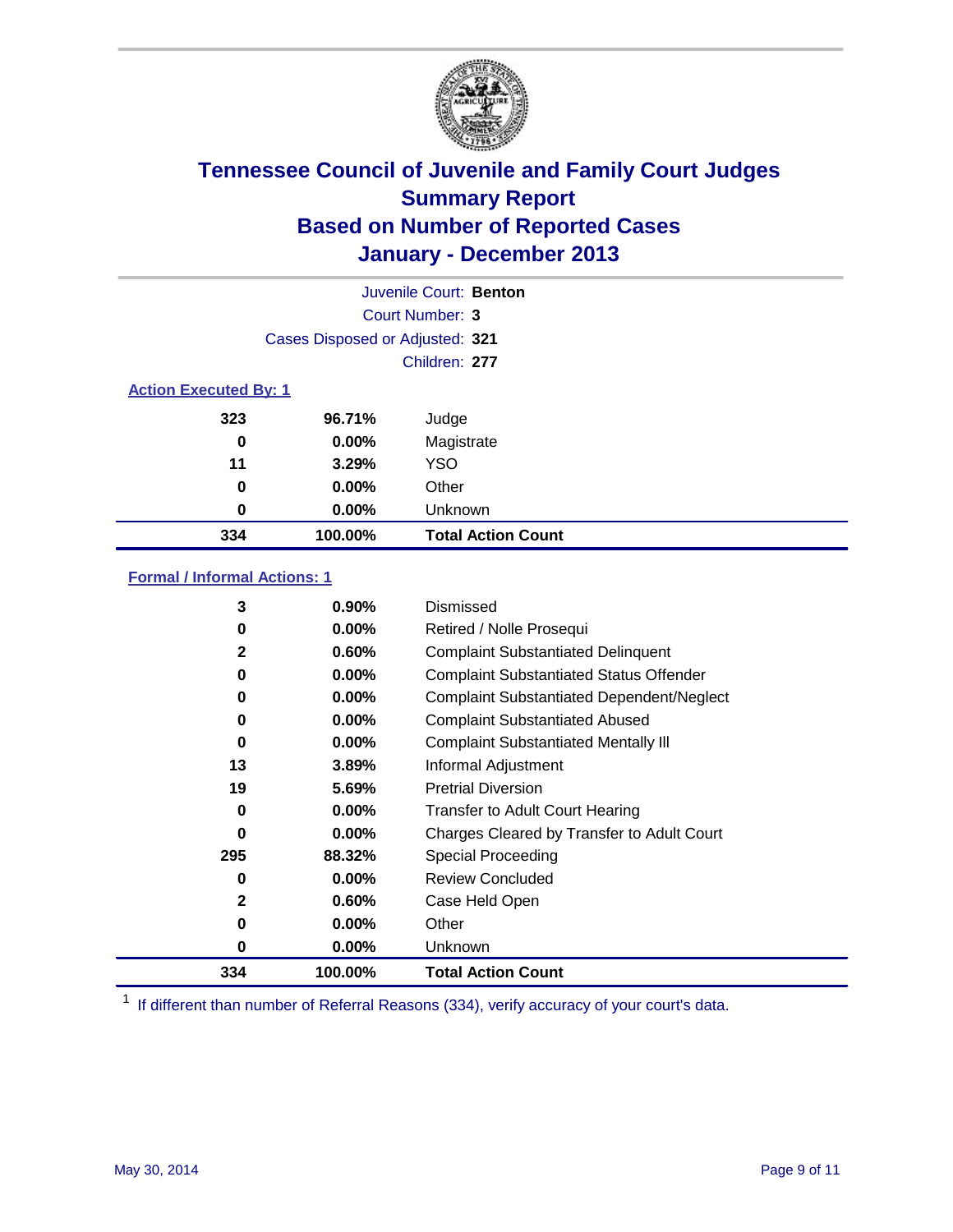

|                       |                                 | Juvenile Court: Benton                                |
|-----------------------|---------------------------------|-------------------------------------------------------|
|                       |                                 | Court Number: 3                                       |
|                       | Cases Disposed or Adjusted: 321 |                                                       |
|                       |                                 | Children: 277                                         |
| <b>Case Outcomes:</b> |                                 | There can be multiple outcomes for one child or case. |
| 70                    | 12.92%                          | Case Dismissed                                        |
| $\boldsymbol{2}$      | 0.37%                           | Case Retired or Nolle Prosequi                        |
| 70                    | 12.92%                          | Warned / Counseled                                    |
| 4                     | 0.74%                           | <b>Held Open For Review</b>                           |
| 17                    | 3.14%                           | Supervision / Probation to Juvenile Court             |
| 24                    | 4.43%                           | <b>Probation to Parents</b>                           |
| 8                     | 1.48%                           | Referral to Another Entity for Supervision / Service  |
| 21                    | 3.87%                           | Referred for Mental Health Counseling                 |
| 22                    | 4.06%                           | Referred for Alcohol and Drug Counseling              |
| 4                     | 0.74%                           | Referred to Alternative School                        |
| 0                     | 0.00%                           | Referred to Private Child Agency                      |
| 0                     | 0.00%                           | Referred to Defensive Driving School                  |
| 0                     | 0.00%                           | Referred to Alcohol Safety School                     |
| 0                     | 0.00%                           | Referred to Juvenile Court Education-Based Program    |
| 0                     | 0.00%                           | Driver's License Held Informally                      |
| 0                     | 0.00%                           | <b>Voluntary Placement with DMHMR</b>                 |
| 0                     | 0.00%                           | <b>Private Mental Health Placement</b>                |
| 0                     | 0.00%                           | <b>Private MR Placement</b>                           |
| 0                     | 0.00%                           | Placement with City/County Agency/Facility            |
| 1                     | 0.18%                           | Placement with Relative / Other Individual            |
| 1                     | 0.18%                           | Fine                                                  |
| 3                     | 0.55%                           | <b>Public Service</b>                                 |
| 8                     | 1.48%                           | Restitution                                           |
| 0                     | 0.00%                           | <b>Runaway Returned</b>                               |
| 21                    | 3.87%                           | No Contact Order                                      |
| 0                     | 0.00%                           | Injunction Other than No Contact Order                |
| 1                     | 0.18%                           | <b>House Arrest</b>                                   |
| 3                     | 0.55%                           | <b>Court Defined Curfew</b>                           |
| 0                     | 0.00%                           | Dismissed from Informal Adjustment                    |
| 0                     | 0.00%                           | <b>Dismissed from Pretrial Diversion</b>              |
| 0                     | 0.00%                           | Released from Probation                               |
| 0                     | 0.00%                           | <b>Transferred to Adult Court</b>                     |
| 0                     | 0.00%                           | <b>DMHMR Involuntary Commitment</b>                   |